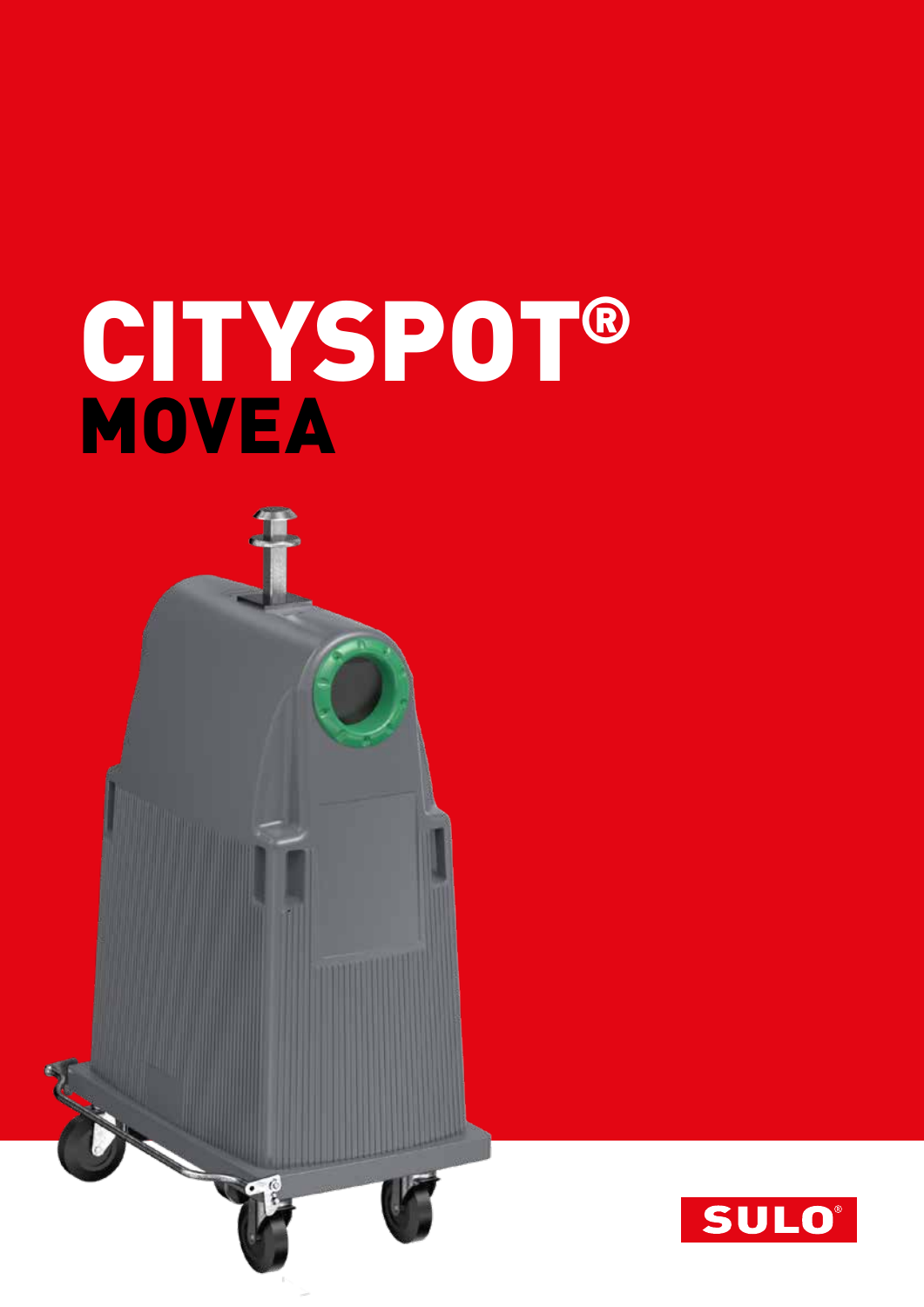



# THE ROLLING BANK Movea

**This mobile specialist for beverage packaging is a welcome solution where classical recycling banks doesn´t fit, for catering, events, in narrow backyards or indoors.** 

- Mobility and ergonomics were at the forefront of this rolling bank´s development
- Easy to move on wheels
- Thanks to its compact body and castors it even fits through doors
- Takes glass, cans or plastic bottles and all these forms of packaging with a high level of safety for users and collectors
- **Indeal for bars, restaurants, cafés, public** spaces like schools, sports arenas, and temporary events as concerts, exhibtions





#### Movea 800l

| Dimensions $\sim$ (mm) <sup>*</sup>  |      | Volumes*                        |     |
|--------------------------------------|------|---------------------------------|-----|
| A Width                              | 864  | Useful Volumes ~ (l)            | 710 |
| <b>B</b> Height                      | 1784 | Unloaded weight (kg)            | 76  |
| C Depth                              | 1150 | Maximum weight [kg]             | 290 |
| D Height from the ground             | 1465 | Space requirements $[m^2]$ 1,00 |     |
| <b>E</b> Height for reduced mobility |      |                                 |     |

#### TECHNICAL SPECIFICATIONS

### SLOT SYSTEMS



Green RAL 6010-6018

> Pearl Grey Pantone Grey 6 C

Flint Grey Pantone Q710-3-2



Chocolate Brow RAL 8019

Navy Blue Pantone 296 C

#### LIFTING DEVICES





**Packaging** Zink Yellow RAL 1018

**Paper** Sky Blue RAL 5015

#### COLOURS\*\*



Single Hook

Double Hook Kinshofer



#### PERSONALISATION



Sorting out instruction (example)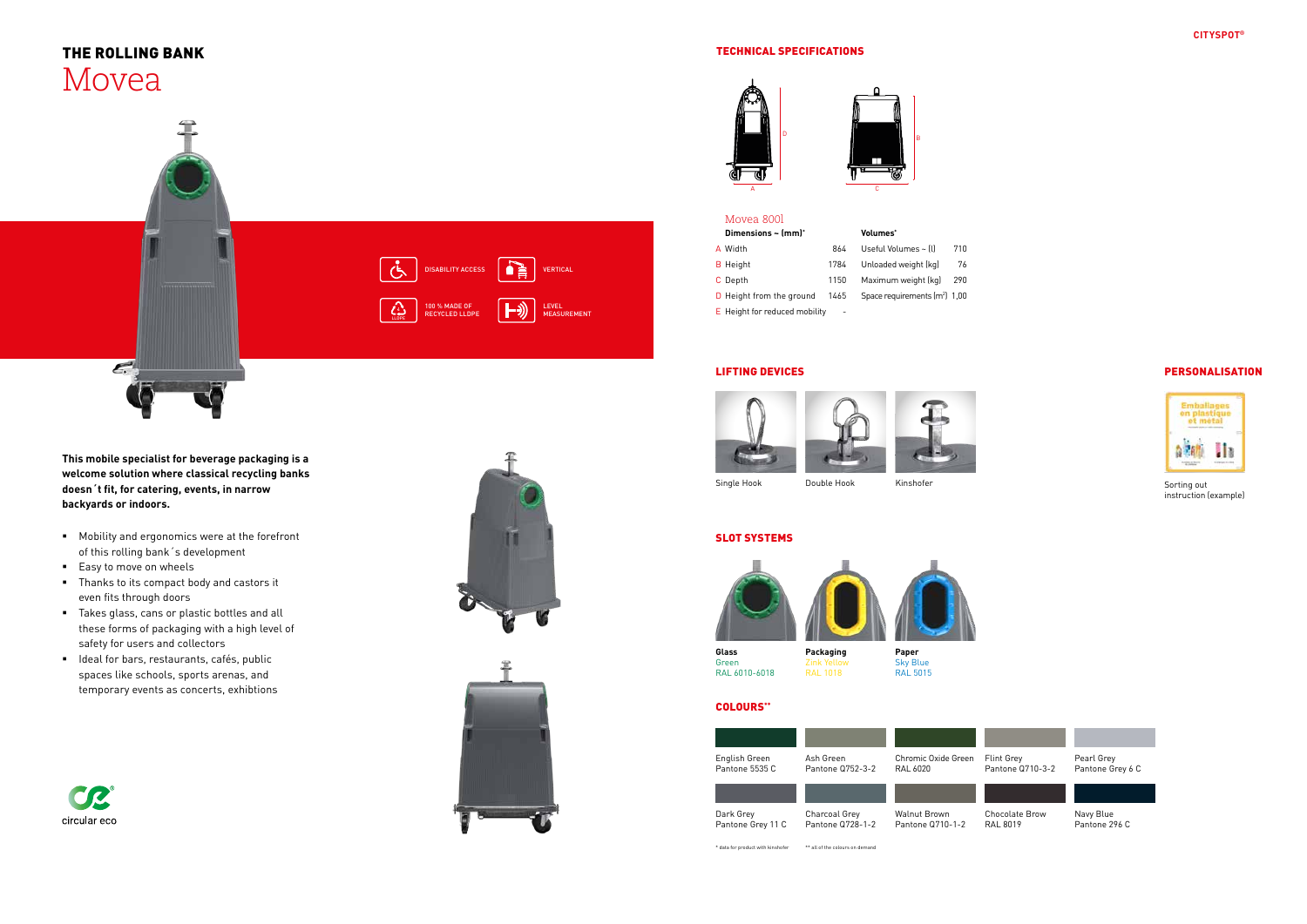## Cityspot® TECHNICAL INFORMATION





MOVEA

|                                                                   | 800L                                                                                                                                                                                                     |
|-------------------------------------------------------------------|----------------------------------------------------------------------------------------------------------------------------------------------------------------------------------------------------------|
| <b>TECHNICAL SPECIFICATIONS</b>                                   |                                                                                                                                                                                                          |
| <b>Dimensions</b>                                                 | Double hook<br>Depth: 1150 mm.<br>With: 750 mm.<br>Height: 1 855 mm<br>Kinshofer<br>Depth: 1150 mm,<br>With: 750 mm,<br>Height: 1841 mm                                                                  |
| Height of holes<br>from the ground                                | 1465 mm                                                                                                                                                                                                  |
| Height of the openings<br>for reduced mobility from<br>the ground |                                                                                                                                                                                                          |
| Useful volumes                                                    | 710l                                                                                                                                                                                                     |
| Unloaded weigth                                                   | 76 kg                                                                                                                                                                                                    |
| Maximum weigth                                                    | 290 kg                                                                                                                                                                                                   |
| Lifting device                                                    | Single Hook, Double Hook, Kinshofer                                                                                                                                                                      |
| Flap Opening Volume                                               |                                                                                                                                                                                                          |
| <b>INSTALLATION</b>                                               |                                                                                                                                                                                                          |
| Space requirements                                                | 1 m <sup>2</sup>                                                                                                                                                                                         |
| Transport                                                         | 30 single hook and 34 Kinshofer or double hook in truck mounted<br>version / 84 Movea units can be delivered dismantled in truck /<br>SEAVAN 40 HC: 60 single hook and 68 Kinshofer or double hook units |
| HANDLING, COMFORT AND FLEXIBILITY                                 |                                                                                                                                                                                                          |
| Compactor                                                         | $\overline{a}$                                                                                                                                                                                           |
| Reduce mobility                                                   | п                                                                                                                                                                                                        |
| Foot pedal                                                        |                                                                                                                                                                                                          |
| Sound-proofing                                                    |                                                                                                                                                                                                          |
| <b>EMPTYING</b>                                                   |                                                                                                                                                                                                          |
| Number of operators                                               | ٠                                                                                                                                                                                                        |
| Duration of emptying                                              | $1-2$ min                                                                                                                                                                                                |
| Emptying system according prehension grip                         | Single flap, vertical                                                                                                                                                                                    |



| <b>SERVICE</b>                                          |                           |
|---------------------------------------------------------|---------------------------|
| Pay as you throw billing                                |                           |
| <b>Access control</b>                                   |                           |
| Level measurement                                       |                           |
| <b>FRACTIONS</b>                                        |                           |
| <b>Regular waste RAL 7011</b>                           |                           |
| Paper RAL 5015                                          | $115 \times 35$           |
| Packaging RAL 1018                                      | $115 \times 35$           |
| <b>Cardboard RAL 5023</b>                               |                           |
| Glass RAL 6010-6018                                     | EPDM flap - $\varnothing$ |
| <b>Extended sorting instructions</b><br><b>RAL 1018</b> |                           |
| <b>Big user flap</b>                                    |                           |
| <b>STANDARDS</b>                                        |                           |
|                                                         | $ - -$                    |